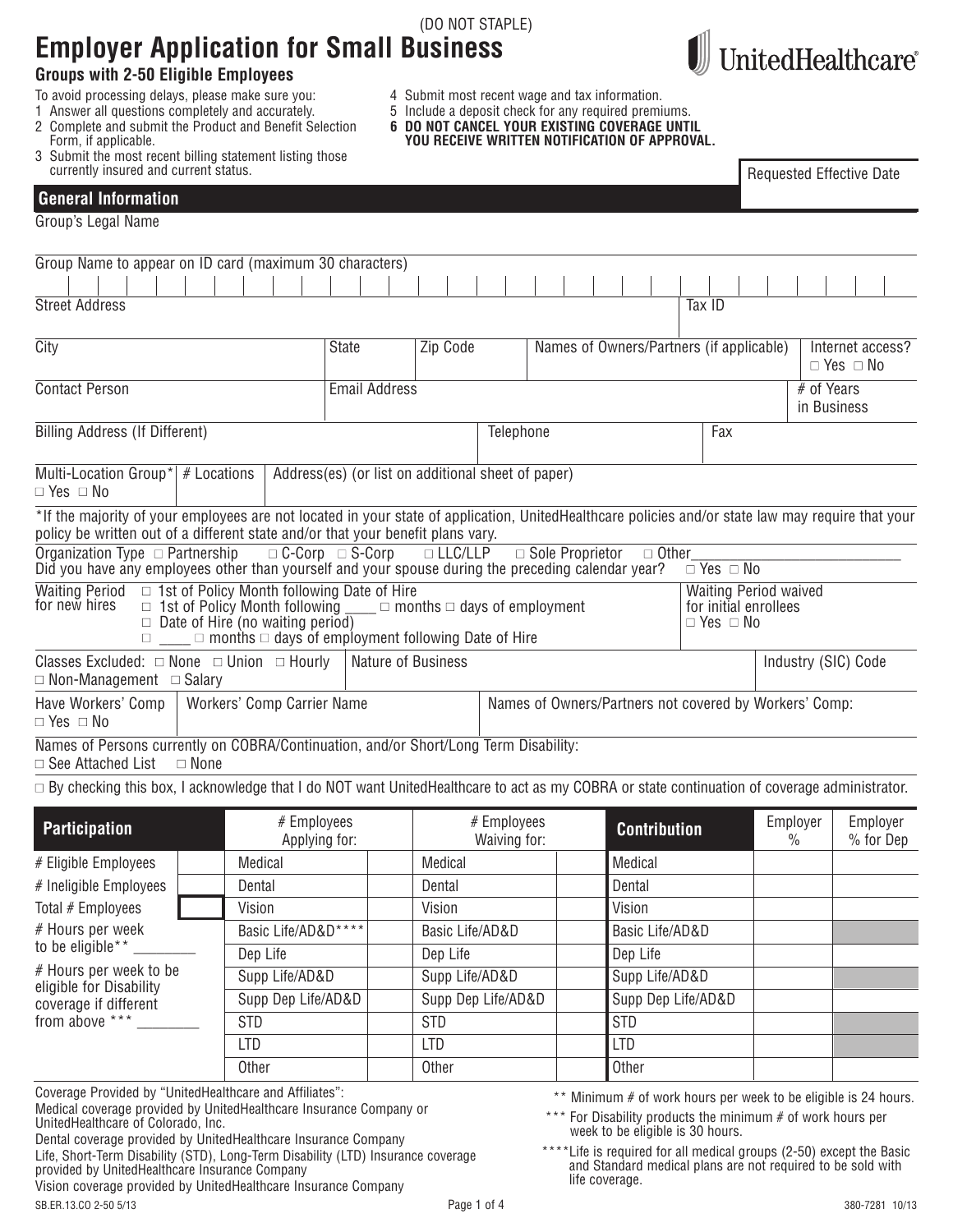|            | <b>General Information (continued)</b>                                                                                                                  |                                                                                                                    |  |                      |  |
|------------|---------------------------------------------------------------------------------------------------------------------------------------------------------|--------------------------------------------------------------------------------------------------------------------|--|----------------------|--|
|            | Deductible Accumulation:<br>$\Box$ Calendar Year (from Jan. 1st to Dec. 31st)<br>$\Box$ Policy Year (from policy effective date to renewal date)        | Domestic Partner<br>Common Law<br>$\Box$ Yes<br>$\Box$ Yes<br>$\Box$ No<br>$\Box$ No                               |  |                      |  |
|            | Plan Bien <sup>sM</sup> (Bilingual materials and services for our Spanish speaking members at no additional charge)                                     |                                                                                                                    |  | $\Box$ Yes $\Box$ No |  |
| $\Box$ Yes | <b>Subject to ERISA?</b>                                                                                                                                |                                                                                                                    |  |                      |  |
| $\Box$ No  | If No, please indicate appropriate category:<br>$\Box$ Church<br>$\Box$ Indian Tribe – Commercial Business<br>$\Box$ Foreign Government/Foreign Embassy | $\Box$ Federal Government<br>$\Box$ Non-Federal Government (State, Local or Tribal Gov.)<br>$\Box$ Non-ERISA Other |  |                      |  |

Do you continue medical coverage during a leave of absence (not including state continuation or COBRA coverage), and if so, for how **long once an employee begins a leave of absence?** (Please refer to the applicable state and federal rules that may require benefits to be provided for a specific length of time while an employee is on leave.)

 $\Box$  Last Day worked (following the last day worked for the minimum hours required to be eligible)

- $\Box$  3 Months (following the last day worked for the minimum hours required to be eligible)
- $\Box$  6 Months (following the last day worked for the minimum hours required to be eligible)
- $\Box$  UnitedHealthcare Policy Special Provisions Related to Medical Eligibility\*
- $\Box$  No, we do not offer medical coverage during a leave of absence

# **\*UnitedHealthcare Special Provisions Related to Medical Eligibility**

If the employer continues to pay required medical premiums and continues participating under the medical policy, the covered person's coverage will remain in force for: (1) No longer than 3 consecutive months if the employee is: temporarily laid-off; in part time status; or on an employer approved leave of absence. (2) No longer than 6 consecutive months if the employee is totally disabled.

If this coverage terminates, the employee may exercise the rights under any applicable Continuation of Medical Coverage provision or the Conversion of Medical Benefits provision described in the Certificate of Coverage.

# **Consumer Driven Health Plan Options**

**Health Savings Account** (if selected): Which bank will be used:  $\Box$  OptumBank  $\Box$  Other

#### Do you currently offer or intend to offer a Health Reimbursement Account (HRA) plan and/or comprehensive supplemental insurance **policy or funding arrangement in addition to this UnitedHealthcare medical plan?**

Answers must be accurate whether purchased from UnitedHealthcare or any other insurer or third party administrator.

HRA □ Yes □ No

If yes, please identify type:  $\Box$  UnitedHealthcare HRA (any HRA design offered through UnitedHealthcare)  $\Box$  Other Administrator HRA HRA plans administered by other insurers or third party administrators must comply with UnitedHealthcare HRA design standards.

Comprehensive Supplemental Insurance Policy or Funding Arrangement  $\Box$  Yes  $\Box$  No

If you answered "Yes" to either question above, you must choose from the list of UnitedHealthcare HRA-eligible medical plans as shown to you by your broker or agent. Other plans are not eligible for pairing with these arrangements. Purchase of such arrangements at any point during the duration of this policy will require you to notify UnitedHealthcare.

| <b>Questions Regarding Group Size</b>                 |                                                                                                                                                                                                                                                                                                                                                                                                                                                                                                                          |
|-------------------------------------------------------|--------------------------------------------------------------------------------------------------------------------------------------------------------------------------------------------------------------------------------------------------------------------------------------------------------------------------------------------------------------------------------------------------------------------------------------------------------------------------------------------------------------------------|
| $\Box$ COBRA<br>$\Box$ State Continuation $\parallel$ | Under federal law, if your group had 20 or more employees on your payroll on at least 50% of the group's working<br>days during a calendar year, you must provide employees with COBRA continuation effective January 1 of the next<br>calendar year. If your group had fewer than 20 employees during a calendar year, you must provide State Continuation<br>effective January 1 of the next calendar year.                                                                                                            |
| $\Box$ Medicare Primary<br>$\Box$ Plan Primary        | Under federal law, if your group had 20 or more employees during 20 or more calendar weeks in the preceding calendar year,<br>the Health Plan is primary and Medicare is secondary. This statement does not set forth all rules governing group level Medicare<br>status. The Group should contact its legal and/or tax advisor(s) for information regarding other rules that may impact the<br>Group's Medicare status. Under federal law it is the Group's responsibility to accurately determine its Medicare status. |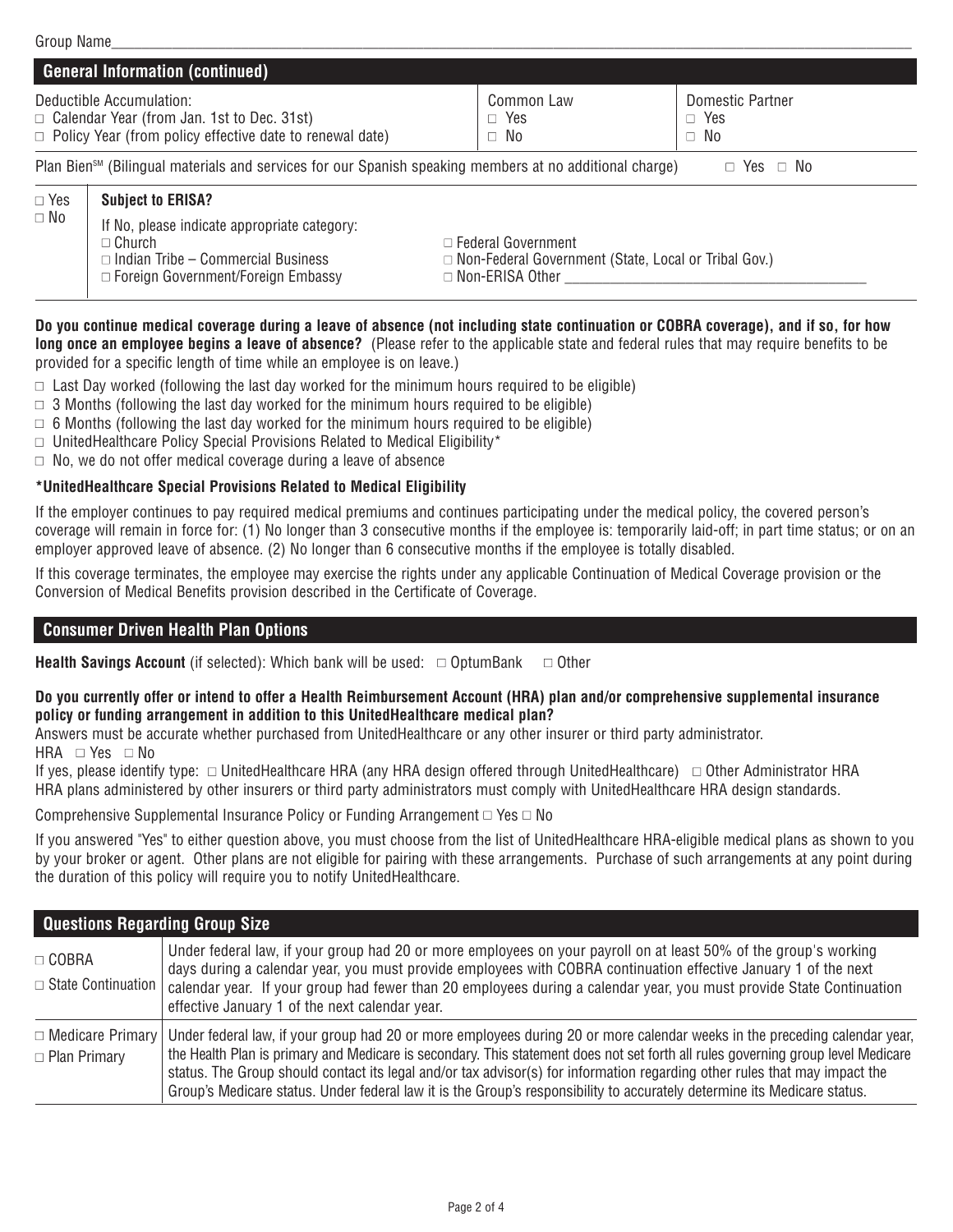|                                                                       | <b>Questions Regarding Group Size (continued)</b>                                                                                                                                                                                                                                                                                                                                                                                                                                                                                                                                                                                                                                                        |  |  |  |  |
|-----------------------------------------------------------------------|----------------------------------------------------------------------------------------------------------------------------------------------------------------------------------------------------------------------------------------------------------------------------------------------------------------------------------------------------------------------------------------------------------------------------------------------------------------------------------------------------------------------------------------------------------------------------------------------------------------------------------------------------------------------------------------------------------|--|--|--|--|
| <b>Enter the Prior</b><br>Calendar Year<br>Average Total<br>Number of | Under Health Care Reform law, the number of employees means the average number of employees employed by the<br>company during the preceding calendar year. An employee is typically any person for which the company issues a W-2,<br>regardless of full-time, part-time or seasonal status or whether or not they have medical coverage.                                                                                                                                                                                                                                                                                                                                                                |  |  |  |  |
| Employees                                                             | To calculate the annual average, add all the monthly employee totals together, then divide by the number of months you were<br>in business last year (usually 12 months). When calculating the average, consider all months of the previous calendar year<br>regardless of whether you had coverage with us, had coverage with a previous carrier or were in business but did not offer<br>coverage. Use the number of employees at the end of the month as the "monthly value" to calculate the year average. If you<br>are a newly formed business, calculate your prior year average using only those months that you were in business. Use<br>whole numbers only (no decimals, fractions or ranges). |  |  |  |  |
| $\Box$ Yes<br>$\Box$ No                                               | Do you currently utilize the services of a Professional Employer Organization (PEO) or Employee Leasing Company (ELC),<br>Staff Leasing Company, HR Outsourcing Organization (HRO), or Administrative Services Organization (ASO)?                                                                                                                                                                                                                                                                                                                                                                                                                                                                       |  |  |  |  |
| $\Box$ Yes                                                            | Is your group a Professional Employer Organization (PEO) or Employee Leasing Company (ELC), or other such entity<br>that is a co-employer with your client(s) or client-site employee(s)?                                                                                                                                                                                                                                                                                                                                                                                                                                                                                                                |  |  |  |  |
| $\Box$ No                                                             | If you answered Yes, then by signing this application you agree with the certification in this section.                                                                                                                                                                                                                                                                                                                                                                                                                                                                                                                                                                                                  |  |  |  |  |
|                                                                       | I hereby certify that my company is a PEO, ELC or other such entity and that only those employees that are the corporate<br>employees of my company, and not my co-employees, are permitted to enroll in this group policy. If my group at any<br>point after I sign this application determines that the group will provide coverage to the co-employees under the group's<br>plan, I understand that UnitedHealthcare will not cover the co-employees under this group policy.                                                                                                                                                                                                                         |  |  |  |  |
| $\Box$ Yes                                                            | Does your group sponsor a plan that covers employees of more than one employer?                                                                                                                                                                                                                                                                                                                                                                                                                                                                                                                                                                                                                          |  |  |  |  |
| $\Box$ No                                                             | If you answered Yes, then indicate which of the following most closely describes your plan:<br>$\Box$ Professional Employer Organization (PEO)<br>$\Box$ Governmental<br>$\Box$ Multiple Employer Welfare Arrangement (MEWA)<br>$\Box$ Church<br>□ Taft Hartley Union<br>□ Employer Association                                                                                                                                                                                                                                                                                                                                                                                                          |  |  |  |  |
| $\Box$ Yes<br>$\Box$ No                                               | Are there any other entities associated with this group that are eligible to file a combined tax return under Section 414 of the<br>Internal Revenue Code? If yes, please give the legal names of all other corporations and the number of employees employed<br>by each. Note: If you answered yes, this answer impacts your answers to the other questions regarding group size.                                                                                                                                                                                                                                                                                                                       |  |  |  |  |
| For 10-50<br>Size Group                                               | Groups with 10-50 employees may choose composite rates and/or age-banded rates; composite rates will be provided<br>unless age-banded rates are requested. Groups with nine or less eligible employees will be provided age-banded rates.                                                                                                                                                                                                                                                                                                                                                                                                                                                                |  |  |  |  |
| $\Box$ age-banded rates                                               |                                                                                                                                                                                                                                                                                                                                                                                                                                                                                                                                                                                                                                                                                                          |  |  |  |  |
| $\Box$ composite rates                                                |                                                                                                                                                                                                                                                                                                                                                                                                                                                                                                                                                                                                                                                                                                          |  |  |  |  |
| <b>Current Carrier Information</b>                                    |                                                                                                                                                                                                                                                                                                                                                                                                                                                                                                                                                                                                                                                                                                          |  |  |  |  |

Does the group currently have any coverage with UnitedHealthcare or has the group had any UnitedHealthcare coverage in the last 12 months? Yes No If Yes, please provide policy number \_\_\_\_\_\_\_\_\_\_\_\_\_\_\_\_\_\_\_\_\_\_ and Coverage Begin Date\_\_\_/\_\_\_ /\_\_\_ End Date\_\_\_/\_\_\_ /\_\_\_ Has this group been covered for major dental services for the previous 12 consecutive months?  $\ \square$  Yes  $\ \ \square$  No

|                                   |             | Name of Carrier | Coverage Begin Date   Coverage End Date |  |
|-----------------------------------|-------------|-----------------|-----------------------------------------|--|
| <b>Current Medical Carrier</b>    | $\Box$ None |                 |                                         |  |
| <b>Current Dental Carrier</b>     | $\Box$ None |                 |                                         |  |
| <b>Current Life Carrier</b>       | $\Box$ None |                 |                                         |  |
| <b>Current Disability Carrier</b> | $\Box$ None |                 |                                         |  |